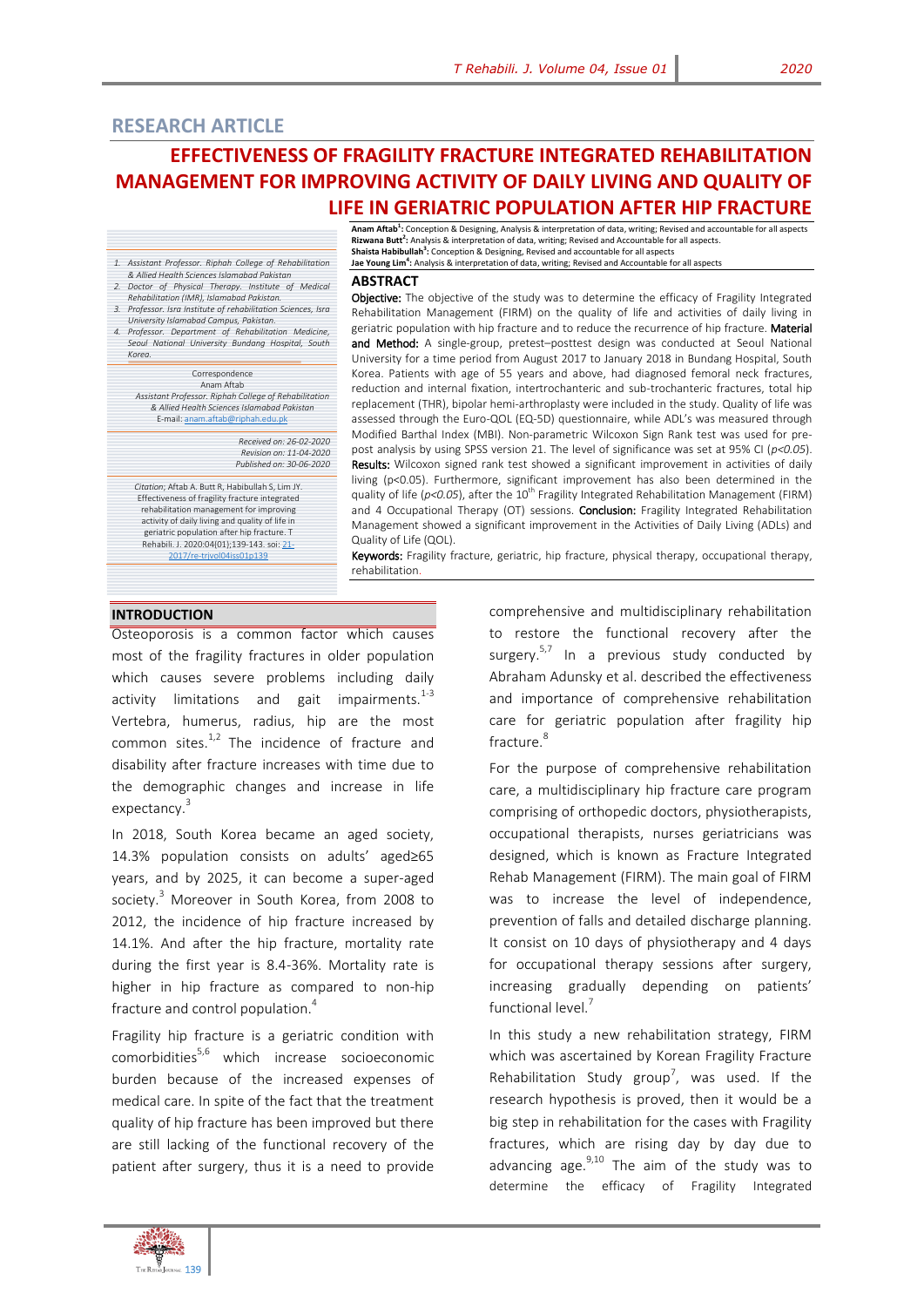Rehabilitation Management (FIRM) on the quality of life and activities of daily living in geriatric population with hip fracture and to reduce the recurrence of hip fracture. This system will contribute public health by increasing quality of life in older population with fragility fracture and improve their functional recovery.

## **METHODOLOGY**

A single-group, pretest–posttest design was conducted at Seoul National University for a time period from August 2017 to January 2018 in Bundang Hospital, South Korea. Patients with age of 55 years and above, had diagnosed femoral neck fractures, reduction and internal fixation, intertrochanteric and sub-trochanteric fractures, total hip replacement (THR), bipolar hemiarthroplasty were included in the study. Subjects were excluded if the patients had multiple fractures, revised hip surgeries, isolated greater and lesser tuberosity fractures, fractures due to infection and malignancy, or had a medical condition due to which rehabilitation wasn't possible, and declined to participate in the clinical trials. The study was started after approval from the research committee of Institutional Review Board of Seoul National University Bundang Hospital. Informed consent according to Declaration of Helsinki, was taken from each subject and assured them about the confidentiality of their data.

A total of n=14 patients fulfilled the eligibility criteria and received the FIRM protocol, which is a multidisciplinary team approach, and comprehensive rehabilitation program. FIRM was provided by rehabilitation physician, clinical nurse specialist, nutritionist, physical therapist, occupational therapist and a social worker. Participants had been provided by 2 weeks long intervention after surgery, which contained 10 days physiotherapy sessions and 4 days of occupational therapy. Each session lasts for 40mins/day (20 minutes twice a day) as shown in table 1.

The pre-interventional data was collected on 2<sup>nd</sup> postoperative day and post-interventional on 15<sup>th</sup> postoperative after the  $10^{th}$  FIRM session. The general demographic data in term of age, gender and BMI was obtained at the baseline. Quality of life or health status of the participants was assessed through the Euro-QOL (EQ-5D) questionnaire $^{11}$ , while ADL's was measured through

Modified Barthal Index (MBI), and low score indicated a worse outcome.<sup>12</sup> As both variable were ordinal, so non parametric Wilcoxon Sign Rank test was used for pre-post analysis by using SPSS version 21. The level of significance was set at 95% CI (*p<0.05*).

## RESULTS

The mean age of study participant was 82.07±6.0 and BMI was 22.71±4.08. A total of n=14 participants were recruited for the study. Wilcoxon signed rank test showed a significant improvement in modified Barthal index (MBI). In MBI, self-bathing, toilet, stair climbing, dressing, ambulation, transfer is significantly improved (*p<0.05*). The personal hygiene, feeding, wheel chair, and bowel-bladder control didn't show any significant improvement (p≥0.05) after 10<sup>th</sup> Fragility Integrated Rehabilitation Management (FIRM) and 4 Occupational Therapy (OT) sessions. Furthermore, significant improvement has been determined in the quality of life. In QOL-EQ-5D, mobility, self-care, usual activities, pain/discomfort is significantly improved (*p<0.05*). However, no significant improvement has been seen in the depression/anxiety (p≥0.05), after the 10<sup>th</sup> Fragility Integrated Rehabilitation Management (FIRM) and 4 Occupational Therapy (OT) sessions.

# **DISCUSSION**

The aim of the study was to determine the efficacy of Fragility Integrated Rehabilitation Management (FIRM) on the quality of life (QOL) and activities of daily living (ADL's) in geriatric population with hip fracture and to reduce the recurrence of hip fracture. The post-intervention analysis showed significant improvement in activities of daily living on Modified Barthal index. Previous studies demonstrated that due to decrease in  $r$ ehabilitation, $13$  hip fractures leads to decrease functional independence and worsens the quality of life.<sup>14</sup> While, rehabilitation has an important role in improving quality of life and functional independence of hip fracture patients. $^{15}$  The findings of current study showed that FIRM protocol significantly improved bathing, toilet, dressing, stair climbing, ambulation walking with or without aid and transfers from bed to chair or back  $(p<0.05)$  after the  $10^{th}$  FIRM session, which correlates with the previous studies and significant improvement has been seen in the mobility and activities of daily living.<sup>7, 16</sup> However, in frail elder population improvements in mobility and ADL's is of greater importance to cope up with the activities of daily life.<sup>17</sup>

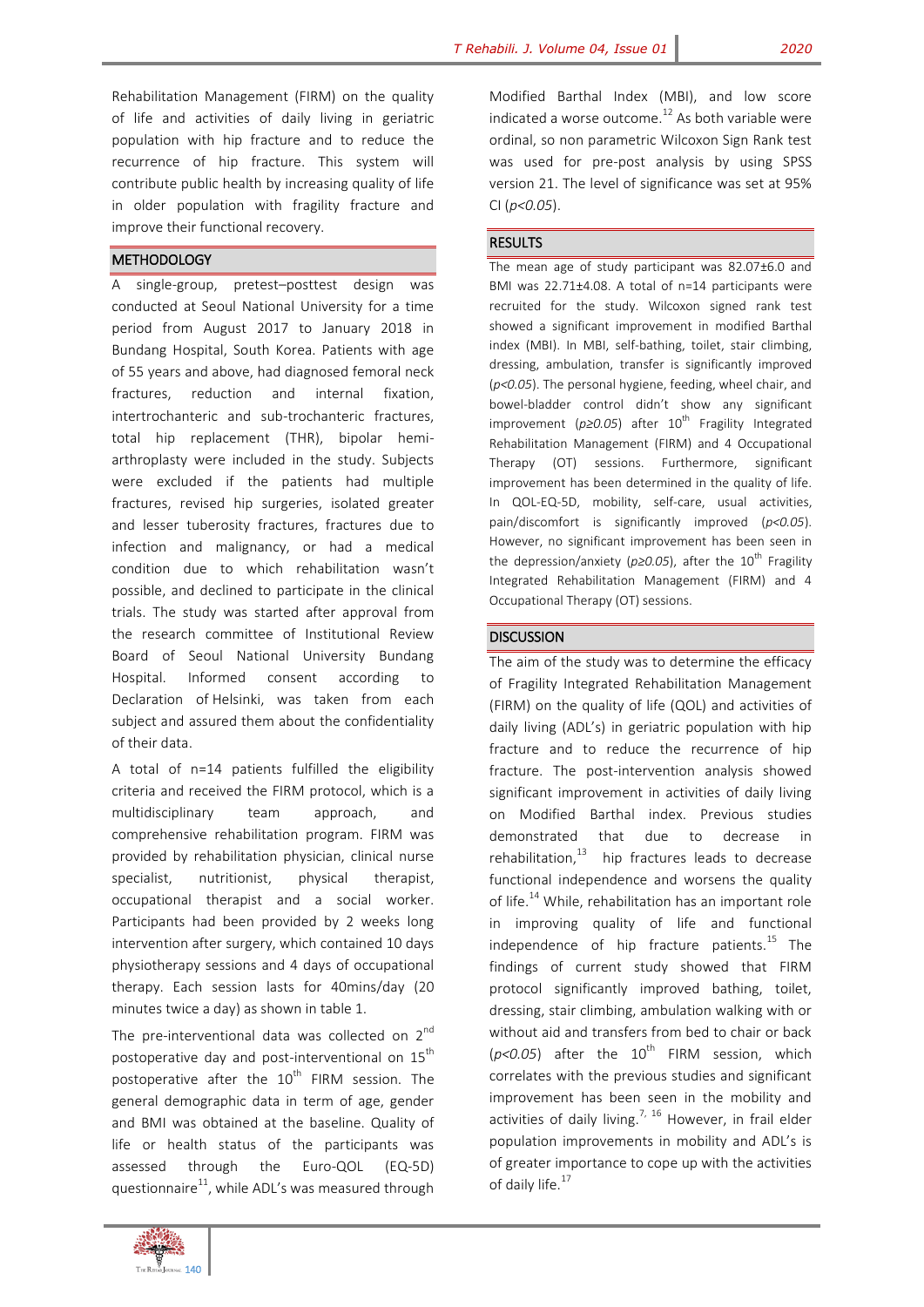|                          | Physical therapy protocol                                                                                                                                                                                         | Occupational Therapy Protocol                                                                                                                                                                                                                                                                                                                                                                                                                                             |  |  |
|--------------------------|-------------------------------------------------------------------------------------------------------------------------------------------------------------------------------------------------------------------|---------------------------------------------------------------------------------------------------------------------------------------------------------------------------------------------------------------------------------------------------------------------------------------------------------------------------------------------------------------------------------------------------------------------------------------------------------------------------|--|--|
| $1s$ Session             | Evaluate to check out status of the subject.                                                                                                                                                                      |                                                                                                                                                                                                                                                                                                                                                                                                                                                                           |  |  |
| $Zd$ Session             | Carry out hip ROM (AAROM and AROM) exercise according to status, level,<br>function of subject                                                                                                                    |                                                                                                                                                                                                                                                                                                                                                                                                                                                                           |  |  |
|                          | Carry out functional training on the mat for progressive exercise<br>and stable function depending on the level of the subject (ex. Mat<br>training - rolling, sit up, scooting)                                  |                                                                                                                                                                                                                                                                                                                                                                                                                                                                           |  |  |
|                          | Carry out strengthening exercise (hip abductor & extensor) &<br>education depending on the level of the subject (on a mat). (If<br>good motivation, re-training can be possible in the ward)                      |                                                                                                                                                                                                                                                                                                                                                                                                                                                                           |  |  |
|                          | Carry out cardiovascular exercise for lower cardiopulmonary function<br>due to bedding or aging depending on the level of the subject (ex.<br>Thera Vital, UBE, daily application)                                |                                                                                                                                                                                                                                                                                                                                                                                                                                                                           |  |  |
| 3 <sup>rd</sup> Session  | Carry out tilt table standing for confirming the orthostatic hypotension<br>of the subject's condition.                                                                                                           |                                                                                                                                                                                                                                                                                                                                                                                                                                                                           |  |  |
|                          | Carry out sit to stand exercise depending on the level of the<br>subject                                                                                                                                          |                                                                                                                                                                                                                                                                                                                                                                                                                                                                           |  |  |
|                          | Carry out cardiovascular exercise for lower cardiopulmonary function<br>due to bedding or aging depending on the level of the subject (ex.<br>Thera Vital, UBE, daily application)                                |                                                                                                                                                                                                                                                                                                                                                                                                                                                                           |  |  |
| $4th$ Session            | Carry out non-weight bearing exercise in P-bar depending on the<br>level of the subject (if stable, do next stage)                                                                                                |                                                                                                                                                                                                                                                                                                                                                                                                                                                                           |  |  |
|                          | Carry out P-bar walking depending on the level of the subject(if<br>can carry outP-bar gait 3 roll, do next stage)                                                                                                |                                                                                                                                                                                                                                                                                                                                                                                                                                                                           |  |  |
|                          | Carry out strengthening exercise (hip abductor & extensor)&<br>education depending on the level of the subject (on a mat). (If<br>good motivation, re-training can be possible in the ward)                       | Initial assessment (status, level, function)                                                                                                                                                                                                                                                                                                                                                                                                                              |  |  |
|                          | Carry out cardiovascular exercise for lower cardiopulmonary function<br>due to bedding or aging depending on the level of the subject (ex.<br>Thera Vital, UBE, daily application)                                |                                                                                                                                                                                                                                                                                                                                                                                                                                                                           |  |  |
|                          | Go ahead with a gait endurance of 50m (25m / min = $0.4$ m / s). And<br>carry out walking depending on the level of the subject. (Proceed in<br>the order of P-bar, walker depending on the level of the subject) |                                                                                                                                                                                                                                                                                                                                                                                                                                                                           |  |  |
| 5 <sup>th</sup> Session  | Carry out gait with assist & supervision with rolling walker (You should<br>check the gait pattern & posture)                                                                                                     |                                                                                                                                                                                                                                                                                                                                                                                                                                                                           |  |  |
|                          | Carry out cardiovascular exercise for lower cardiopulmonary function<br>due to bedding or aging depending on the level of the subject (ex.<br>Thera Vital, UBE, daily application)                                |                                                                                                                                                                                                                                                                                                                                                                                                                                                                           |  |  |
| et Session               | Same as 5 <sup>th</sup> session                                                                                                                                                                                   | <b>ADL taining</b><br>1. Transfer: W/C to chair, W/C to bed, W/C to<br>toilet, sit to standing<br>2. Bed mobility : sit up, roll over<br>3. Dressing : education of wearing pants with<br>Reacher and purchasing<br>4. Home environment improvement: installing<br>non-slip mat, safe-bar in the toilet<br>Education of precautions after hip fracture surgery<br>(Total Hip Replacement Arthroplasty, Complete Hip<br>Replacement, Hemiarthroplasty, Internal Fixation). |  |  |
| 7 <sup>h</sup> Session   | Same as 5 <sup>th</sup> session                                                                                                                                                                                   |                                                                                                                                                                                                                                                                                                                                                                                                                                                                           |  |  |
| 8 <sup>th</sup> Session  | Carry out stair ambulation depending on the level of the subject.                                                                                                                                                 |                                                                                                                                                                                                                                                                                                                                                                                                                                                                           |  |  |
|                          | Perform treadmill exercise (1.4km/h) depending on the level of<br>the subject.                                                                                                                                    | After confirming improved ADL training and                                                                                                                                                                                                                                                                                                                                                                                                                                |  |  |
|                          | Carry out cardiovascular exercise for lower cardiopulmonary function<br>due to bedding or aging depending on the level of the subject (ex.<br>Thera Vital, UBE, daily application)                                | function, re-educate deficient areas                                                                                                                                                                                                                                                                                                                                                                                                                                      |  |  |
| gh Session               | Same as 8 <sup>th</sup> Session                                                                                                                                                                                   |                                                                                                                                                                                                                                                                                                                                                                                                                                                                           |  |  |
| 10 <sup>th</sup> Session | Evaluate to check out status of the subject.                                                                                                                                                                      | Final assessment (status, level, function)                                                                                                                                                                                                                                                                                                                                                                                                                                |  |  |
|                          |                                                                                                                                                                                                                   |                                                                                                                                                                                                                                                                                                                                                                                                                                                                           |  |  |

## Table 1: Fragility Fracture Integrated Rehabilitation Management (FIRM) Protocol

Table 2: Pre & Post analysis of ADLs & QOL

|                     | Pre   |       |        | Post       |       |       |        |            |         |           |            |
|---------------------|-------|-------|--------|------------|-------|-------|--------|------------|---------|-----------|------------|
|                     | Mean  | SD    | Median | <b>IQR</b> | Mean  | SD    | Median | <b>IQR</b> | Z-score | <b>MD</b> | p-value    |
| Personal Hygiene    | 3.85  | 1.51  | 4.00   | 1.00       | 4.28  | 1.06  | 4.50   | 1.00       | $-1.63$ | $-0.43$   | 0.102      |
| <b>Bathing Self</b> | 1.21  | 1.42  | 1.00   | 1.50       | 2.21  | 1.52  | 3.00   | 2.00       | $-2.39$ | $-1.00$   | $0.017*$   |
| Feeding             | 8.57  | 3.27  | 10.00  | 0.50       | 9.28  | 2.67  | 10.00  | 0.00       | $-1.34$ | $-0.71$   | 0.180      |
| Toilet              | 3.78  | 3.66  | 3.50   | 8.00       | 6.00  | 3.11  | 8.00   | 3.75       | 2.20    | $-2.21$   | 0.027      |
| Stair climbing      | 0.71  | 2.16  | 0.00   | 0.00       | 3.92  | 3.73  | 2.00   | 8.00       | $-2.54$ | $-3.21$   | $0.011**$  |
| Dressing            | 4.28  | 2.49  | 5.00   | 3.00       | 6.21  | 2.11  | 5.00   | 3.00       | $-3.00$ | $-1.93$   | $0.003**$  |
| Bowel control       | 7.85  | 3.43  | 10.00  | 5.00       | 9.00  | 2.68  | 10.00  | 0.50       | $-1.62$ | $-1.14$   | 0.104      |
| Bladder Control     | 7.92  | 3.64  | 10.00  | 2.75       | 8.85  | 2.68  | 10.00  | 2.00       | $-1.28$ | $-0.93$   | 0.197      |
| Ambulation Walker   | 6.21  | 4.67  | 8.00   | 9.00       | 10.35 | 3.29  | 12.00  | 4.00       | $-2.95$ | $-4.14$   | $0.003**$  |
| Wheel chair         | 0.00  | 0.00  | 0.00   | 0.00       | 0.00  | 0.00  | 0.00   | 0.00       | 0.00    | 0.00      | 1.000      |
| Chair bed transfer  | 8.00  | 4.40  | 8.00   | 9.00       | 11.21 | 2.75  | 12.00  | 3.25       | $-2.37$ | $-3.21$   | $0.017*$   |
| <b>MBI_TOTAL</b>    | 52.42 | 24.38 | 57.00  | 27.75      | 71.35 | 18.56 | 73.50  | 18.50      | $-3.18$ | $-18.93$  | $0.001***$ |
| Mobility            | 4.21  | 0.57  | 4.00   | 1.00       | 2.21  | 0.69  | 2.00   | 1.00       | $-3.22$ | 2.00      | $0.001***$ |
| Self-care           | 3.85  | 0.77  | 4.00   | 0.25       | 2.71  | 0.82  | 3.00   | 1.00       | $-2.94$ | 1.14      | $0.003**$  |
| Usual Activities    | 4.71  | 0.46  | 5.00   | 1.00       | 3.50  | 0.65  | 4.00   | 1.00       | $-3.16$ | 1.21      | $0.002**$  |
| Pain/Discomfort     | 3.28  | 0.82  | 3.00   | 1.00       | 2.21  | 0.80  | 2.00   | 1.00       | $-2.28$ | 1.71      | $0.022*$   |
| Anxiety/Depression  | 2.21  | 1.18  | 2.50   | 2.00       | 1.57  | 0.75  | 1.00   | 1.00       | $-1.89$ | 0.64      | 0.058      |
| <b>EQD Total</b>    | 0.34  | 0.20  | 0.34   | 0.13       | 0.63  | 0.09  | 0.63   | 0.17       | $-2.98$ | $-0.29$   | $0.003***$ |

*Level of Significance, P-value<0.05\*, p-value<0.01\*\*, p-value<0.001\*\*\**

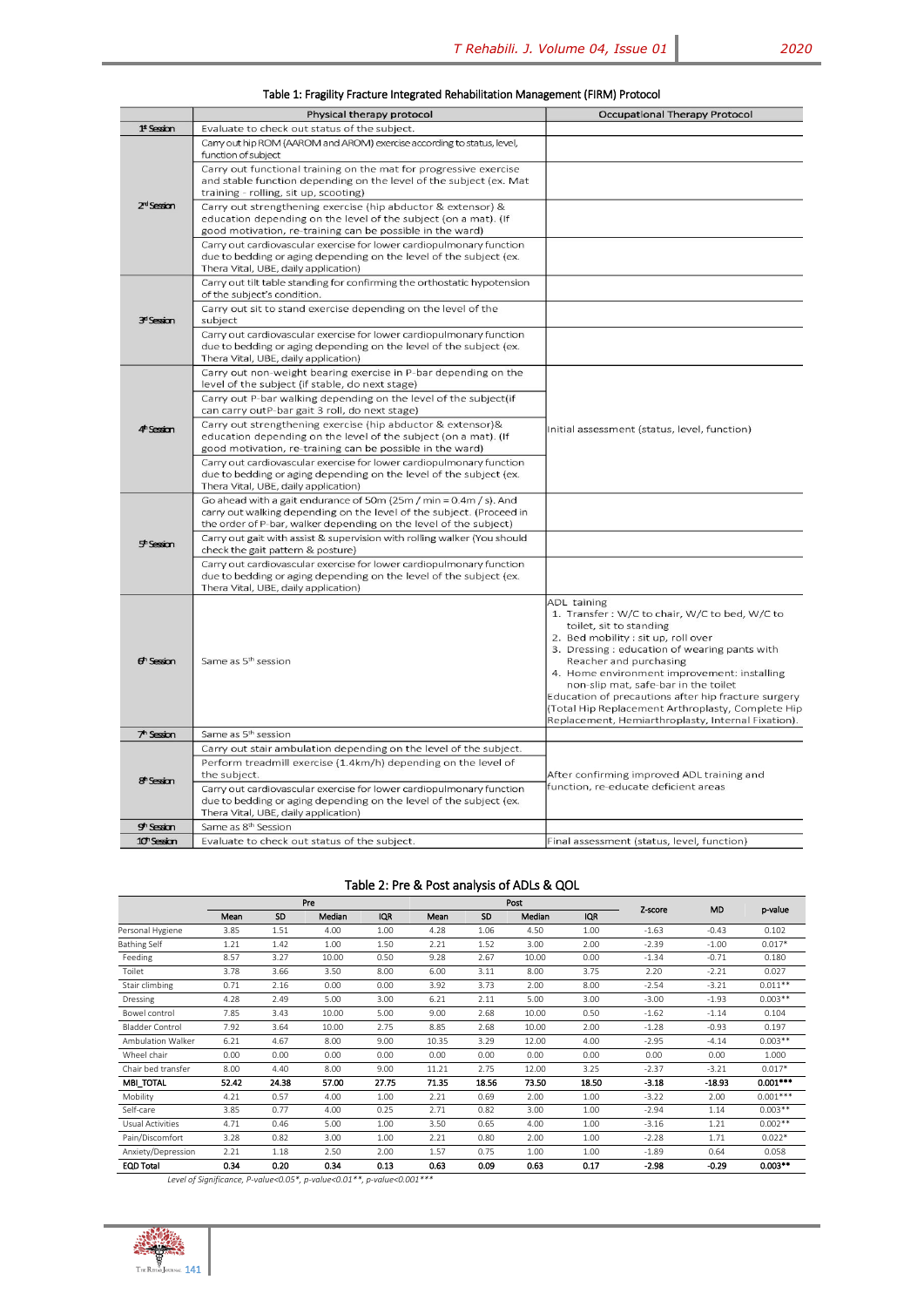Moreover, in the recent study subjects were assessed after the 4 days of occupational therapy sessions along with Fragility Integrated Rehabilitation Management (FIRM), which showed a significant improvement in dressing, toilet and bathing. T. Alarcon et al. conducted a 2-years follow study, which correlates with the current findings and significant improvement has been seen in the activities of daily living such as ambulation, transfers, stair climbing, use of toilet, bathing and dressing ( $p$ < 0.05).<sup>18</sup>

Furthermore, significant improvement has been determined in mobility, self-care, usual activities and pain/discomfort after the  $10^{th}$  Fragility Integrated Rehabilitation Management (FIRM) and 4<sup>th</sup> Occupational Therapy (OT) session. In a study conducted by Shyu YI et al., it was determined the interdisciplinary team approach is effective for management of hip fracture in geriatric population and improve their quality of life by decreasing pain and improve physical function.<sup>19</sup> Moreover, previous literature determined that the Fragility Integrated Rehabilitation Management (FIRM) can significantly improve the quality, joint range of motion and decrease in pain/discomfort in elder population with hip fracture which supports the findings of current study.<sup>20</sup>

FIRM protocol included comprehensive management which was provided by multidisciplinary team such as physical therapist, occupational therapist, clinical nurse, nutritionist and a social worker, which could be an important part for the management of the hip fracture in elderly population.<sup>21</sup> In some researches, it has been concluded that comprehensive management is effective in improving functional independence and activities of daily life as compared to the conventional physiotherapy.<sup>22</sup>

In this study, anxiety and depression is not significantly improved (*p≥0.05*). While, depression could be a factor to decrease the mobility and functional outcomes in elderly population with hip fracture.<sup>23</sup> But a study reported, 1 year-long followup determined a decrease in depression after discharge from the hospital.<sup>19</sup>

The limitation of this study is that it was single group, one centred study. Moreover, sample size was also small, so results can't be generalized.

#### **CONCLUSION**

FIRM showed an improvement in the mobility, selfcare activities, ambulation, stair climbing, and transfer. Another improvement has been also observed in the decrease in pain and discomfort due to the Hip fracture. Furthermore, activities of daily living are significantly improved, which demonstrated that FIRM is an effective protocol for hip fracture in geriatric population. It is suggested that in future studies, such conditions such as metabolic diseases and metabolic bone diseases which may hinders the improvement in hip fracture should be considered. Large sample size and multicenter studies should be incorporated in future researches.

### **REFERENCES**

- 1. Lems WF, Dreinhöfer K, Bischoff-Ferrari H, Blauth M, Czerwinski E, da Silva JA, et al. EULAR/EFORT recommendations for management of patients older than 50 years with a fragility fracture and prevention of subsequent fractures. Ann. Rheum. Dis 2017;76(5):802-10.
- Riggs BL, Melton Iii L. The worldwide problem of osteoporosis: insights afforded by epidemiology. B. 1995;17(5):S505-S11.
- 3. Lim S-K, Lee SY, Beom J, Lim J-Y. Comparative outcomes of inpatient fragility fracture intensive rehabilitation management (FIRM) after hip fracture in sarcopenic and non-sarcopenic patients: a prospective observational study. Eur. Geriatr. Med. 2018;9(5):641-50.
- 4. Abrahamsen B, Van Staa T, Ariely R, Olson M, Cooper C. Excess mortality following hip fracture: a systematic epidemiological review. Osteoporos. Int. 2009;20(10):1633-50.
- 5. Lim J-Y. Fragility Fracture Care: An Urgent Need to Implement the Integrated Model of Geriatric Care. Ann. Geriatr. Med. Res.. 2019;23(1):1-2.
- 6. Menzies IB, Mendelson DA, Kates SL, Friedman SM. The impact of comorbidity on perioperative outcomes of hip fractures in a geriatric fracture model. Geriatr. Orthop. Surg. Rehabil.. 2012;3(3):129-34.
- 7. Lee SY, Beom J, Kim BR, Lim S-K, Lim J-Y. Comparative effectiveness of fragility fracture integrated rehabilitation management for elderly individuals after hip fracture surgery: a study protocol for a multicenter randomized controlled trial. Med. 2018;97(20).
- 8. Adunsky A, Lerner-Geva L, Blumstein T, Boyko V, Mizrahi E, Arad M. Improved survival of hip fracture patients treated within a comprehensive geriatric hip fracture unit, compared with standard of care treatment. J. Am. Med. Dir. Assoc. 2011;12(6):439-44.
- 9. Curtis EM, Moon RJ, Harvey NC, Cooper C. Reprint of: The impact of fragility fracture and approaches to osteoporosis risk assessment worldwide. Int. J. Orthop. Trauma. Nurs. 2017;26:7-17.
- 10. Barnes B, Dunovan K. Functional outcomes after hip fracture. Phys. Ther. 1987;67(11):1675-9.
- 11. Obradovic M, Lal A, Liedgens H. Validity and responsiveness of EuroQol-5 dimension (EQ-5D) versus Short Form-6 dimension (SF-6D) questionnaire in chronic pain. Health. Qual. Life. Outcomes. 2013;11(1):110.
- 12. Jung HY, Park BK, Shin HS, Kang YK, Pyun SB, Paik NJ, et al. Development of the Korean Version of Modified Barthel